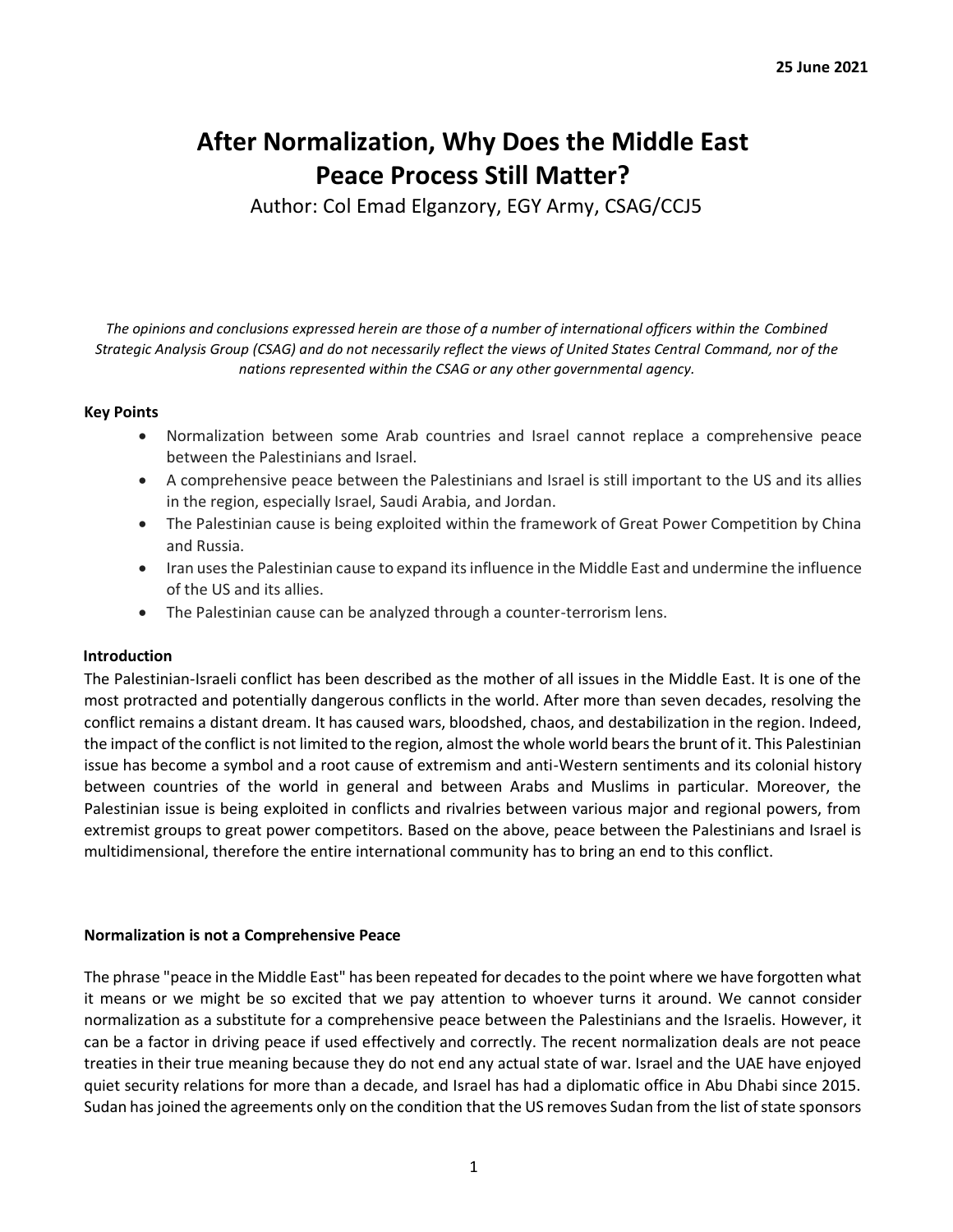of terrorism. Morocco also accepted normalization in exchange for the US declaring Moroccan sovereignty over the Sahara, in what appears to be a distorted trade deal and not a political process with foundations and rules. This can create a superficial, fragile, and weak peace that will not stand through any small problem. On the contrary, the consequences of a future demise of this fragile peace may be worse than the past indirect relations between those countries with Israel. $<sup>1</sup>$ </sup>

The wave of normalization cannot be considered as peace in the Middle East because the foundations of hostility and conflict do not lie in the Arab countries far from Israel, but within Israel itself. The hostility against Israel in the Middle East stems in essence from the establishment of the State of Israel on land inhabited by Palestinians and thus the subsequent dual claims of both sides to control the land. Therefore, the diplomatic confusion by the US between the origin of the hostility and the hostility of distant countries to Israel is due to the absolute avoidance of the real issue that was required to be resolved decades ago. Israel's occupation of the Palestinians land and its fear of violent threats is the source of the indisputable hostility in the conflict. Without a Palestinian state, we cannot talk about real peace. The escalation of Palestinian hostility to respond to its occupation, which was expressed through the election and support of armed groups, will not be quenched through Israeli agreements with distant Arab countries. <sup>2</sup>

Jared Kushner's exclusion of Palestinian leaders from participating in preparing his plan for peace in the Middle East illustrates his understanding of the Middle East conflict as two separate conflicts: Israel's problems at home and Israel's problems with its neighbors. Therefore, he believes that the Palestinians are not necessary players in the peace process, which explains why his peace plan is directed first and foremost towards Arab countries and not towards the root of the problem, "the Palestinians."<sup>3</sup> Trump's policy risked uniting Palestinian moderates with more extreme elements and pushing their union into Iran's open arms. This became clear after the Palestinians rejected Trump's peace plan of buying places of residence, and economic and political isolation. The Palestinians are unlikely to accept an imposed peace. Their reponse may include rallying around Iran and embracing militant ideology.

While the Abraham accords may have created a superficial "peace" between the nominally contesting states, they did little to address the actual source of the conflict. And as long as the "peace" fails to address the source, peace will remain superficial. In the wake of the Abraham Accords, former US Secretary of State John Kerry was severely mocked for his comment in 2016 that "there will be no separate peace" for Israel without engaging the Palestinians. Events on the ground, whether from the cessation of enthusiasm for normalization or the recent violent incidents in May 2021, prove that John Kerry was right.<sup>4</sup>

Israel made no real commitment to peace with the Palestinians in exchange for the Abraham Accords. There was news of the intention of Israel to annex the West Bank lands, but after the deal, as Netanyahu made clear, the annexation "is not on the table only at present." This is the whole commitment, a mere postponement of the

2 Ibid.

3 Ibid.

4

Ibid.

<sup>1</sup> Fred Larsen, "The Facade of Middle East Peace?" Harvard International Review, January 18, 2021, https://hir.harvard.edu/the-facade-ofmiddle-east-peace/ (accessed February 22, 2021).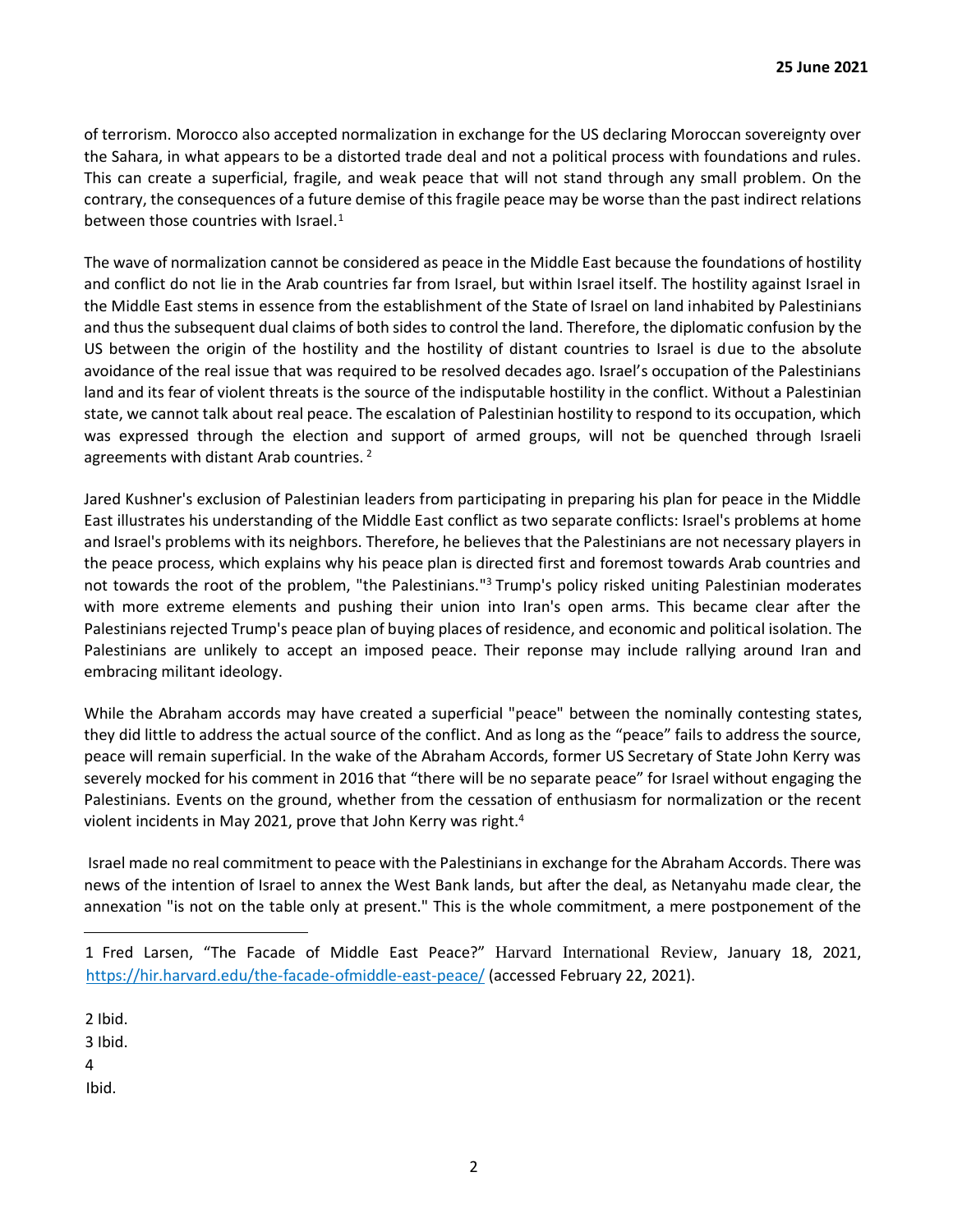illegal annexation of the West Bank. Netanyahu agreed to build 3,000 new homes in the occupied Palestinian territories on the same day that his government approved the Abraham Accords, making 2020 "one of the most prolific years of settlement construction." So why did the UAE, Bahrain, and Sudan enter into this agreement? The real winner may be the arms dealers. One tangible development is that the Israeli arms industries can now increase their sales to participating Arab countries under the guise of normalizing relations. Some speculate that this increase in arms sales will fuel the war in regional battlefield states such as Libya, Yemen, and Syria - all under the guise of peace.<sup>5</sup>

The Abraham accords may ensure that there will be less Arab pressure on Israel regarding future negotiations, but these close relations between Arab countries, especially the oil-rich ones, may be a doubleedged sword. If the US administration becomes serious about relaunching negotiations, it may work constructively with its moderate allies in the Arab world to advance the peace process and provide Israel with the guarantees and incentives needed to conclude a comprehensive agreement.<sup>6</sup>

The Abraham Accords "if they are used positively" can merely be viewed as a means to break the deadlock between Israel and Palestinians and restore a sense of the possibility of creating a comprehensive peace. But it will not result in an Israeli-Palestinian peace in the short or medium term. By analyzing the importance and manner of using the Palestinian-Israeli conflict, it can be said that a comprehensive peace between Israel, the Arab countries and the Palestinians will positively affect the policy of the US and its allies in the region. Therefore, it could have a positive effect on US Central Command's fourth strategic priority.<sup>7</sup>

# **CSAG Perspective on US Strategies**

The US sponsorship of the "peace process" is supposed to embody evidence of American diplomatic strength and the need for all those interested in peace to submit to America. Instead of such an embodiment, the proposed "peace process" tarnishes the reputation of US power and diplomacy. US diplomacy in the region is now seen as an elaborate strategy of diplomatic ploys that have resulted in the continued expansion of the Jewish state at the expense of the Palestinians.<sup>7</sup> Such a strong bias toward Israel by US administrations, undermines the mediation efforts of US diplomats. After decades of the approach, US officials has failed to produce anything beyond

<sup>5</sup> Fred Larsen, "The Facade of Middle East Peace?," Harvard International Review, January 18, 2021, https://hir.harvard.edu/the-facadeof-middle-east-peace/ (accessed February 22, 2021).

<sup>6</sup> Ksenia Svetlova, "The Two-State Solution Won't Save Itself, Mr. President," Newsweek, March 04, 2021, https://www.newsweek.com/two-state-solution-wont-save-itself-mr-president-opinion-1573885 (accessed February 28, 2021). <sup>7</sup> Dennis Ross, Juan Zarate, "Are There Pieces of Trump's Foreign Policy Worth Keeping?," Washington Institute, January 27, 2021, https://www.washingtoninstitute.org/policy-analysis/are-therepieces-trumps-foreign-policy-worth-keeping (accessed February 28, 2021).

<sup>7</sup> Chas W. Freeman, "Israel-Palestine: The Consequences of the Conflict," Middle East Policy Council, January 27, 2020, https://mepc.org/speeches/israel-palestine-consequences-conflict (accessed March 08, 2021).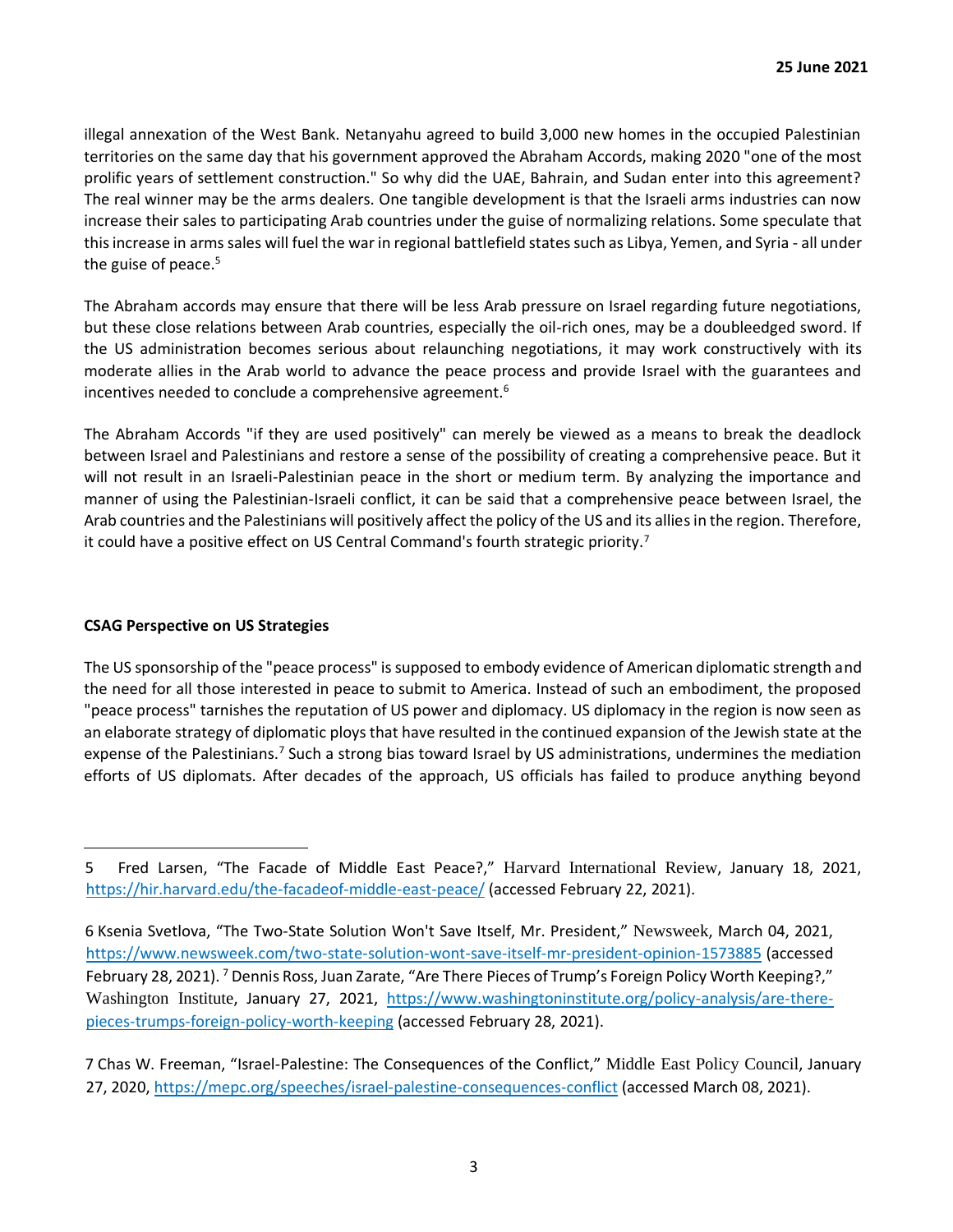providing political cover for Israel. The achievement of American peacemakers has been to discredit themselves. US diplomacy on the Israeli-Palestinian issue has become increasingly unacceptable to the world as a whole. $8$ 

The major oil-producing countries - particularly Saudi Arabia, UAE, and Qatar – have a decisive and unbreakable military and economic alliance with the US, so America must strive to strengthen a united Arab-Israeli alliance against Iran. Iran, with its network of influential proxies in the region, may be a new entrant to Russian and Chinese influence. This Arab-Israeli alliance against Iran cannot be effective or even achieved without a comprehensive peace.<sup>9</sup> The Biden administration's commitment to a two-state solution is significant because it conflicts with a distorted perception of President Donald Trump's treatment of the peace process as a trade deal. The use of important words and concepts such as "human rights" or "the two-state solution" completely disappeared from the global and Middle Eastern vocabulary under President Trump. There is a likelihood they may return under President Biden. However, if words are not backed up by a plan of action, they will further destabilize security, expand settlements, and increase the fragility and vulnerability of the Palestinian Authority. This will create a toxic and explosive mixture with unknown consequences, evidenced by the outbreak of conflict in a wide, sudden and violent way, similar to what happened in May 2021.

# **Looking at Israel**

If Israel does not cooperate to create a Palestinian state, they will face a situation in the future where Arabs constitute the majority or a near majority of the population of Israel and the West Bank. Israel will then face a very difficult choice of granting West Bank Arabs voting rights. This would mean the end of Israel as a Jewish state, or not to do so and be seen by most of the world as an apartheid state. Of course, neither of these options would be in the best interest of Israel.<sup>10</sup>

The importance of the Israeli-Palestinian conflict has declined significantly since the beginning of the nineties, due to several factors, including the optimistic view of the conflict after the conclusion of the Oslo Agreement in 1993. Other factors include the Iranian threat, the Syrian war, the Iraq disaster, the rise of ISIS, waves of Iraqi and Syrians refugees, the so-called "Arab Spring" and the subsequent waves of instability. Amidst all this (as much as some try to reject reality) a sustainable solution for the Palestinians remains the key for Israel and its Arab neighbors need to build a regional economic and security structure.<sup>11</sup>

# 8 Ibid.

10 Sam Bahour, "Time is not on Israel's side," Mondoweiss, August 03, 2020, https://mondoweiss.net/2020/08/time-is-not-on-israelsside/ (accessed March 03, 2021).

<sup>9</sup> Dani Tahrawi, "The Arab-Israeli Peace Process is More Important Now than Ever," Fikra Forum, April 22, 2016, https://www.washingtoninstitute.org/policy-analysis/arab-israeli-peace-process-more-important-now-ever (accessed March 08, 2021).

<sup>11</sup> Mara Rudman, "The Middle East Peace Process: An Analysis From Former US Negotiators," The Center for American Progress, April 27, 2020, https://www.americanprogress.org/issues/security/ reports/ 2020/ 04/ 27/483987/middle-east-peace-process-analysis-former-us-negotiators/ (accessed March 03, 2021).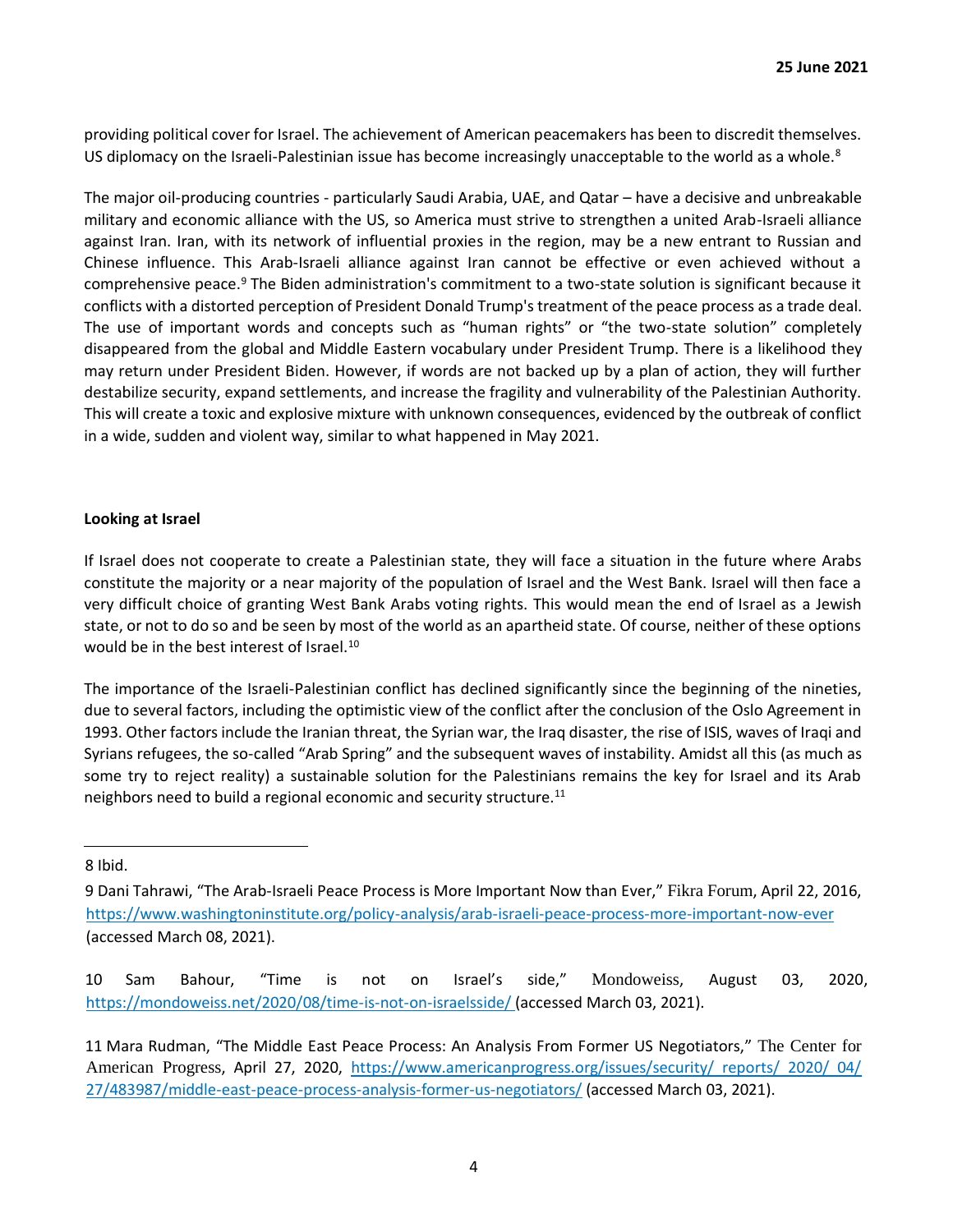Instability and the spread of hatred and violence in the Middle East as a result of preventing the Palestinians from establishing their independent state could lead to a wider war with dire consequences for Israel and many other countries. This war may be particularly devastating to Israel because Hamas and Hezbollah are stockpiling and developing more rockets and other increasingly lethal weapons, as confirmed in the May 2021 clashes.<sup>12</sup> The ongoing Israeli-Palestinian Arab conflict is one of the main roots of anti-Semitism. The resentment against Israelis and Jews is building due to media reports of the brutal assault by the IDF in Gaza and compare the deathtoll on both sides; and seeing the detention of Palestinians at security checkpoints (often crudely) and other examples on what they perceive as humiliation. The failure to achieve a settlement to the Israeli- Palestinian conflict harms Israel's image worldwide.<sup>13</sup>

In the past, Israel needed to be in a state of war to achieve internal cohesion for its people. Now in Israel, there is a large and growing poverty gap threatening its internal cohesion. Therefore, Israel needs a state of comprehensive, sustainable, and secure peace to deal effectively with its main economic, social, and environmental problems.<sup>15</sup> Israel needs peace to effectively address an impending climate crisis and many other environmental threats. Some climate experts say climate change could spin out of control with catastrophic impacts within a few years unless drastic changes are made soon. If this crisis is not resolved, then nothing else will matter.<sup>14</sup>

# **China's Role as an Emerging Power**

Recently, financial analysts reported that China may overtake the US as the largest economic superpower within the next decade. However, economic supremacy alone will not be sufficient to overtake the US as the number one superpower in the world.<sup>15</sup> China must establish itself as a military, cultural and diplomatic power. Engaging China further in the Palestinian-Israeli peace talks may be a major step for China to achieve its goal of becoming a major diplomatic power. It is therefore appropriate for the Chinese to express their willingness to help solve

<sup>12</sup> Richard H. Schwartz, "Why Resolving the Israeli/Palestinian Conflict is So Important," Times Of Israel, April 30, 2017, https://blogs.timesofisrael.com/why-resolving-the-israelipalestinian-conflict-is-so-important/ (accessed March 06, 2021).

<sup>13</sup>Ibid.

<sup>15</sup>Ibid.

<sup>14</sup> Sue Surkes, "Israelis should prepare for 50-degree Celsius summer days, climate expert says," Times Of Israel, November 21, 2019, https://www.timesofisrael.com/israelis-should-prepare-for-50-degree-celsius-summerdays-climate-expert-says/ (accessed March 17, 2021).

<sup>15</sup> Roie Yellinek, "Is China Intervening in the Israeli-Palestinian Conflict?," Besa Center, August 13, 2017, https://besacenter.org/perspectives-papers/china-israel-palestinians/ (accessed March 17, 2021).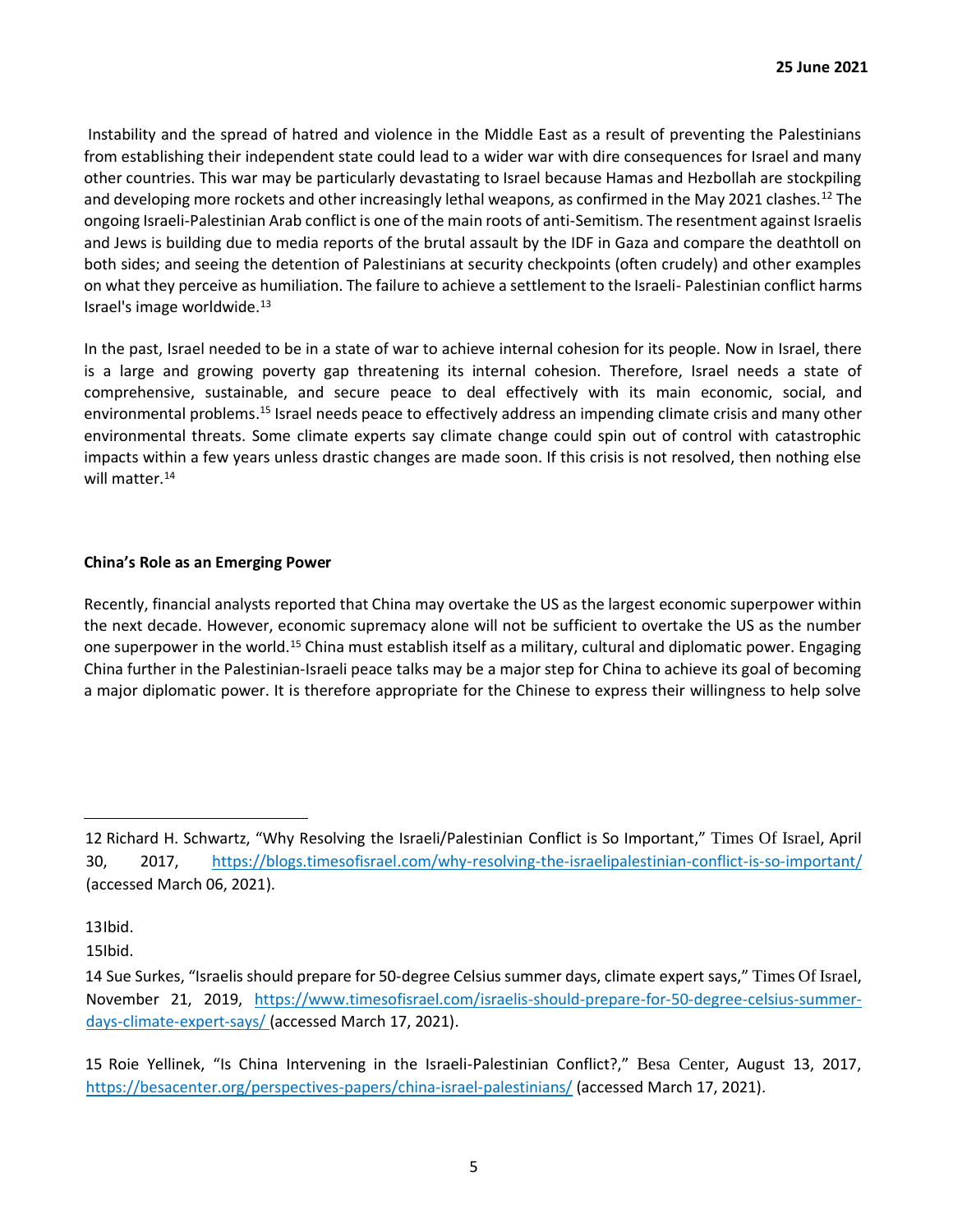the Arab-Israeli conflict. It is, after all, a widely publicized struggle. This propaganda could give China many "credit points" among the international community, and of course, at the expense of the US. <sup>16</sup>

China's economic interests are to see "development and cooperation" between the Palestinians and the Israelis. Both Israel and Palestine are partners in the "One Belt, One Road" initiative as they will benefit from Chinese funding to develop transportation routes linking Asia, Africa, the Middle East, and Europe. China is using the Belt and Road Initiative (BRI) to promote its businesses, energy, transportation, and infrastructure projects. Chinese companies are slowly taking control of the region at the expense of Western companies that have been operating in the region for years. $19$ 

China is the largest foreign investor in the unstable and conflict-ridden Middle East, so resolving the Palestinian-Israeli conflict under a Chinese umbrella would be one of their main long-term goals. Strategically, the BRI is how China seeks to peacefully collapse American hegemony in the region. The link between the Belt and Road Initiative and the strategic partnerships that China is establishing in the region allows it to gradually dominate the region without creating tensions with the US or the West. In other words, the BRI is an advanced Chinese plan to transfer hegemony from the West and the US to China without war or conflict, which may be helped by a growing Chinese role to solve the Palestinian issue at the expense of the US role.<sup>17</sup>

#### **Make Room for Russia**

In the last decade Russia has shifted its geostrategic center of gravity, with a major restructuring of its foreign policy priorities. As Washington retreats from the Middle East, Moscow is consolidating its presence in the region. The consolidation gradually began with its calculated participation in the Syrian conflict in 2015 and its attempts to translate operational gains into strategic capital across the region. During this time, the US-sponsored peace process reached a dead end (from 2014 until now). This allowed Russia to consolidate its influence in the Middle East by proposing the idea of sponsoring talks between Palestinians and Israel.

Russia does not necessarily see its diplomatic participation as a means of ending the Israeli-Palestinian conflict. Instead, this engagement serves to gain Russian influence in the Middle East. Russia aims to build a 'network of influence' among regional actors and enhance its image as an attractive political partner. It is clear that Russia's desire to play an influential role in the Middle East peace process is part of President Vladimir Putin's plan to return Moscow to the region in a profound way after years of retreat. This plan revolves around everything except

<sup>16</sup> Charlotte Gao, "China Vows to Play an Active Role in Settling the Palestine-Israel Issue," The Diplomat, December 28, 2017, https://thediplomat.com/2017/12/china-vows-to-play-an-active-role-in-settling-thepalestine-israel-issue/ (accessed March 10, 2021). <sup>19</sup> Herb Keinon, "China pushing its four-point peace plan," The Jerusalem Post, August 02, 2017, https://www.jpost.com/Arab-IsraeliConflict/China-pushing-their-four-pointpeace-plan-501375 (accessed March 07, 2021).

<sup>17</sup> Mercy A. Kuo, "Israel, Iran, and China: US-Middle East Relations," The Diplomat, March 10, 2021, https://thediplomat.com/2021/03/israel-iran-and-china-us-middle-east-relations/ (accessed March 09, 2021).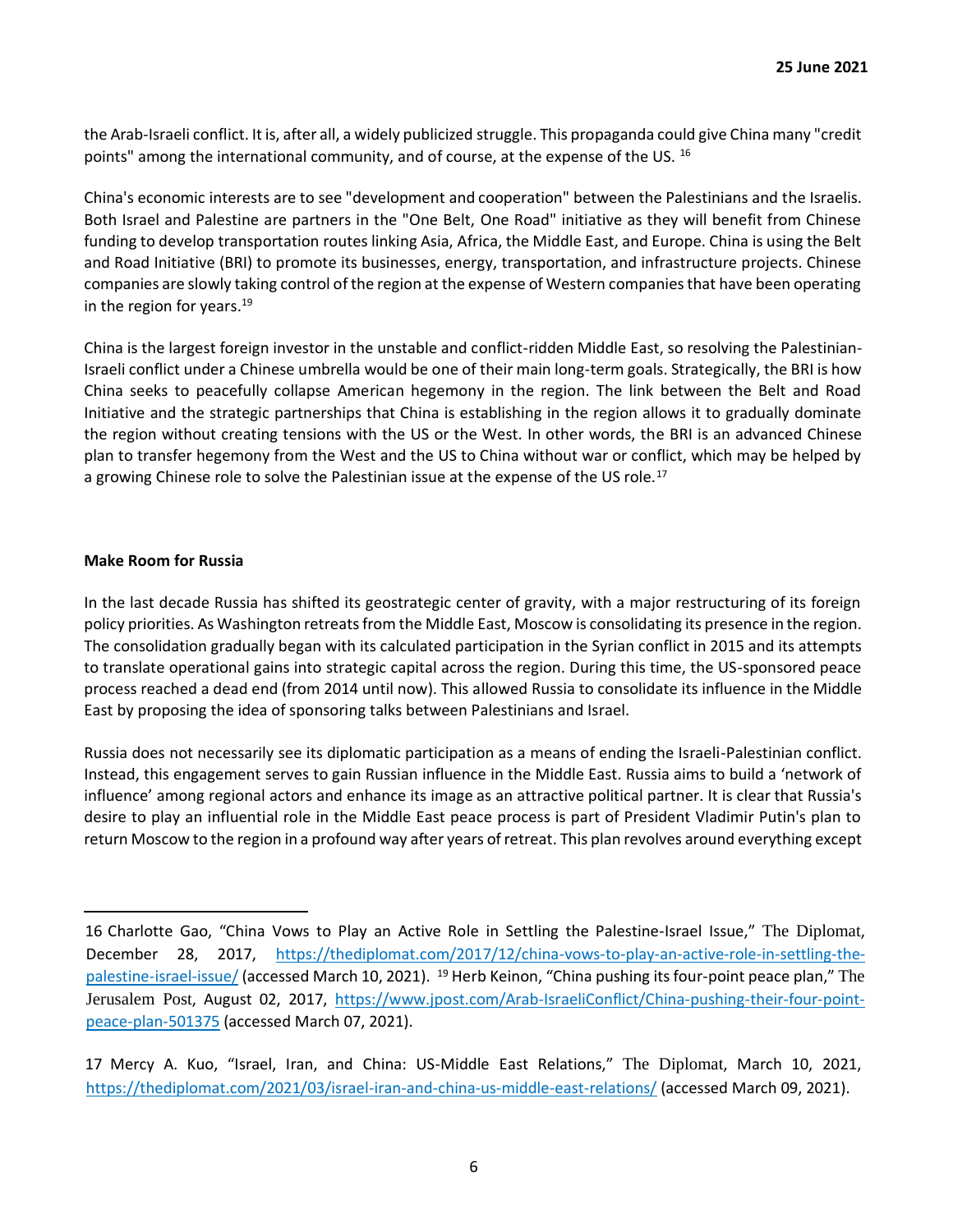for the creation of peace in the Middle East. Instead, it has to do with Moscow's ambitions and Washington's competition.<sup>18</sup>

#### **Iran's 'Axis of Resistance'**

It is clear that the Biden administration's regional priority on its foreign policy agenda is Iran's nuclear activities, and believed that the JCPOA may be restored. The change in the American administration allowed Iran to increase its influence at the regional level. This may cause the normalization process to be interrupted. Thus, it can be said that Arab-Israeli normalization is weak on various levels and will not be achieved at the rate required to bring about a qualitative change in the course of the peace process.<sup>19</sup>

Iran is using the Palestinian cause in the interest of increasing its influence in the region at the expense of its regional and global rivals. The state-owned or pro-Iran media outlets are standing unanimously with the Palestinians as they take their anti-Israel rhetoric to the extreme. They are not spreading Iranian leaders' denunciations of Israeli actions, as is the case in Gaza only, but rather they are spreading controversial news about the rapprochement between Israel and Saudi Arabia and are also denouncing the countries that have sought to normalize relations with Israel. This emotional and dramatic narrative allows Tehran to portray itself as the leader of the 'axis of resistance.' This is facing a certain success in Arab opposition movements and public opinions that blame their leaders for their authoritarian policies and their subservience to the US. In the same manner, Hezbollah is trying to exploit the Palestinian issue. In December 2017, Hassan Nasrallah called on the Palestinians to declare the outbreak of an intifada and "expel any delegation that comes to normalize relations with Israel" while the Lebanese Shiite leader sponsored the notion that Saudi Arabia and Israel had colluded in attacking his movement in Lebanon.<sup>23</sup>

Hezbollah, one of the main proxies of Iran, has fought several wars against Israel and continues to mobilize new and existing adherents through strong anti-Israel rhetoric. Conversely, a peaceful settlement in the ArabIsraeli conflict would strip Iran of its most widespread excuse for providing material and financial support to terrorist groups that oppose Israel's existence and wage proxy wars between Arab states throughout the region.<sup>20</sup>

<sup>18</sup> Ibid.

<sup>19</sup> Ceyhun Cicekci, "Scenarios for future of Arab-Israeli 'normalization'," Anadolu Agency, January 27, 2021, https://www.aa.com.tr/en/analysis/analysis-scenarios-for-future-of-arab-israeli-normalization/ (accessed February 28, 2021). <sup>23</sup> Elisabeth Marteu, "Saudi Arabia and the Israel-Palestine conflict: between a rock and a hard place," The Conversation, June 24, 2018, https://theconversation.com/saudi-arabia-and-the-israelpalestine-conflict-between-a-rock-and-a-hard-place-98129 (accessed March 07, 2021).

<sup>20</sup> Dani Tahrawi, "The Arab-Israeli Peace Process is More Important Now than Ever," Fikra Forum, April 22, 2016, https://www.washingtoninstitute.org/policy-analysis/arab-israeli-peace-process-more-important-now-ever (accessed March 07, 2021).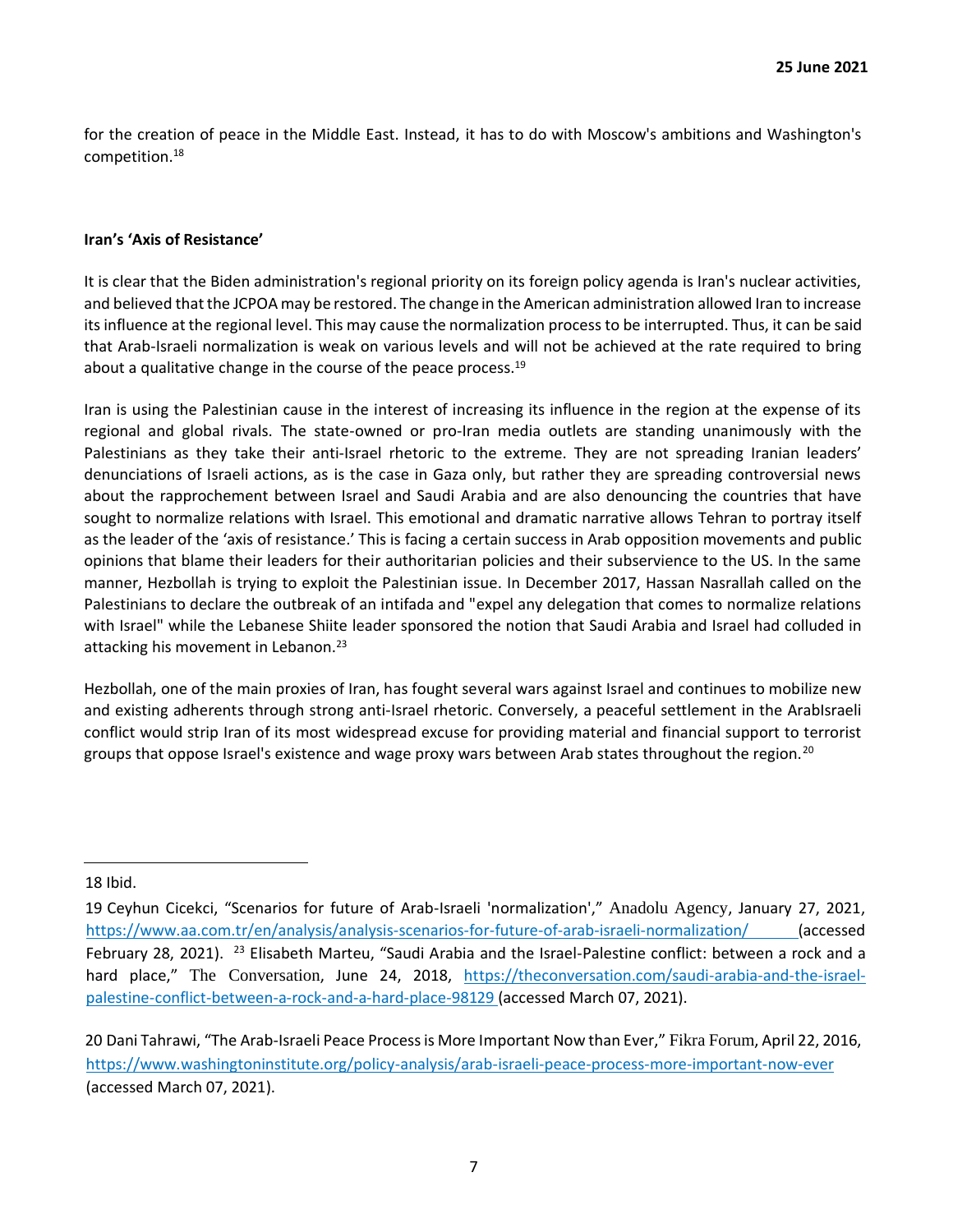# **A Saudi Perspective**

Saudi Arabia has long been reluctant to show any sign of détente with Israel, but with the announcement of the official normalization of relations between the UAE and Israel, the situation is changing. In this current situation, Mohammed bin Salman, who wants to strengthen his relationship with Washington and highlight the nation's economic, political, and cultural openness. Mohammed bin Salman was keen to express his support for the "twostate solution" by stating, "I believe that the Palestinians and Israelis have the right to own their land. But we must get a peace agreement to ensure stability for all and for us to have normal relations."<sup>21</sup> Although nothing official would happen before significant progress was made in the Israeli-Palestinian conflict, Mohammed bin Salman's statement clearly expresses that he wishes to develop relations with Israel. As the Custodian of the Two Holy Mosques and the leader of the Sunni world, the Saudi leadership cannot risk cutting its traditional stance on the Palestinian issue if Tel Aviv does not offer something in return.<sup>22</sup> Therefore, the government of Israel is deluding itself if it believes that it can normalize its relations with the Kingdom of Saudi Arabia while refusing to negotiate and imposing a violent policy against the Palestinians.

#### **Looking through the Counter-Terrorism Lens**

The US will not be able to build an effective coalition in the Middle East against terrorism as long as it continues its unconditional support for Israel. What the US describes as a 60-nation alliance against ISIS is, at least in the Middle East, an alliance only with governments. Governments cannot contain and defeat extremism on their own without the availability of popular support. If they could, NATO would have eliminated Al Qaeda and the Taliban in Afghanistan, and US drones could have eliminated Al Qaeda in Yemen. Instead, they failed. The people who are the main recruiting base for extremist groups are the ones who can neutralize extremism, and this only happens when their hearts and minds oppose it. It is people, not governments, who can legitimize any campaign against extremism.<sup>23</sup>

In many Arab countries, there is opposition to terrorism, but there is also opposition to partnerships with the US (the perceived guarantor of a Zionist project in Palestine). This image of the US, along with its history of interventions in the region, fuels mistrust among Arab citizens and impedes the formation of a partnership to counter extremism. Washington should understand that every time it uses its veto power against a UN Security Council resolution regarding Israeli settlements or the establishment of a Palestinian state, it sabotages its efforts to combat extremism.<sup>24</sup>

24 Ibid.

<sup>21</sup> Mark Heinrich, "Saudi crown prince says Israelis have right to their own land," Reuters, April 02, 2018, https://www.reuters.com/article/us-saudi-prince-israel/ (accessed March 29, 2021).

<sup>22</sup> Ibid.

<sup>23</sup> Ibrahim Fraihat, "Palestine: Still key to stability in the Middle East," Brookings, January 28, 2016, https://www.brookings.edu/opinions/palestine-still-key-to-stability-in-the-middle-east/ (accessed March 07, 2021).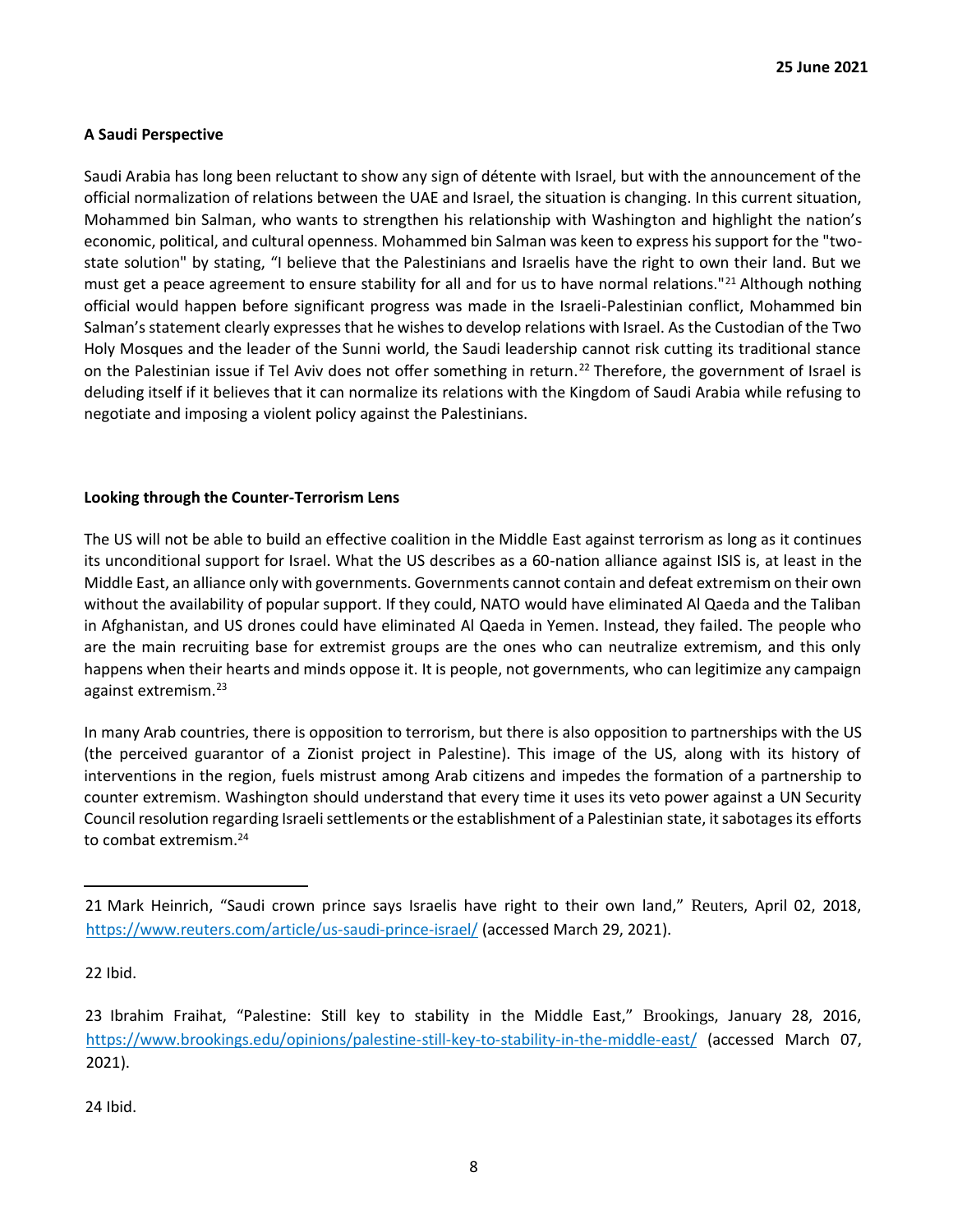Not surprisingly, Palestinians are being recruited not only by Hamas, but also by other extremist terrorist groups of global reach. Radical Islamist groups have actively recruited individuals from the Palestinian refugee camps. Examples are: the late Abdullah Azzam, who was Osama bin Laden's spiritual guide; Abu Qatada the Palestinian, the spiritual leader of Al Qaeda in Europe; Abu Muhammad al-Maqdisi, the teacher of Abu Musab alZarqawi, the former leader of al-Qaeda in Iraq. In April 2017, Jordan's King Abdullah indicated that the Palestinians had carried out 96% of ISIS attacks in the Kingdom of Jordan.<sup>25</sup>

When Rob Malley, the Obama administration's senior adviser on countering ISIS, was asked whether the group had anything to do with the Israeli-Palestinian conflict, he replied: "There are many reasons for resolving the Israeli-Palestinian conflict ... One of the reasons is that will help defuse a problem that fuels extremism." While admitting that resolving the conflict will not be "the magic wand that would put an end to all the problems that plague the Middle East," Malley reiterated that "the lack of a solution fuels extremism." Abu Bakr Al-Baghdadi seemed to confirm Malley's point of view, when he said: "The Jews thought that we forgot Palestine and that they distracted us from it. Jews. We have not forgotten Palestine for a moment. We are getting close every day."<sup>26</sup>

Many political figures in the Middle East use the Palestinian cause (whether honestly or otherwise) as a political tool. The use of the Palestinian cause is not limited to political figures, but, of course, extends to terrorist and subversive groups. As in Yemen, the Houthi slogan is "God is Great .. Death to America .. Death to Israel. The

Curse of the Jews ... A Victory for Islam." Even as they advanced in the Yemeni capital in 2014, they never lost sight of generating sympathy using the Israeli-Palestinian conflict, and adopted a secondary slogan, "We fight in Sanaa with our eyes on Jerusalem!"<sup>27</sup>

# **Conclusion**

The recent wave of normalization between some Arab countries and Israel will never be a substitute for a comprehensive peace agreement, but if properly used, may help improve the negotiating environment between the Palestinians and Israel. Peace comes from common understandings and agreements concluded on an equal footing. Therefore, Palestinian hostility will not be silenced through diplomatic treaties between the Arab countries and Israel, but through changing the conditions for negotiation. Any claim that peace in the Middle East will come from side agreements reflects a blatant disregard for the most important factor of "the Palestinians" because they simply will not go anywhere and Israel will end up being an apartheid state. The Israeli-

<sup>25</sup> Luis Fleischman, "Biden administration needs creativity to solve the Israeli-Palestinian conflict," The Palm Beach Post, March 03, 2021, https://www.palmbeachpost.com/story/opinion/columns/2021/03/03/luisfleischman-biden-needs-creativity-solve-israeli-palestinianpuzzle/6891210002/ (accessed March 13, 2021).

<sup>26</sup> Ibrahim Fraihat, "Palestine: Still key to stability in the Middle East," Brookings, January 28, 2016, https://www.brookings.edu/opinions/palestine-still-key-to-stability-in-the-middle-east/ (accessed March 07, 2021).

<sup>27</sup> Ibid.